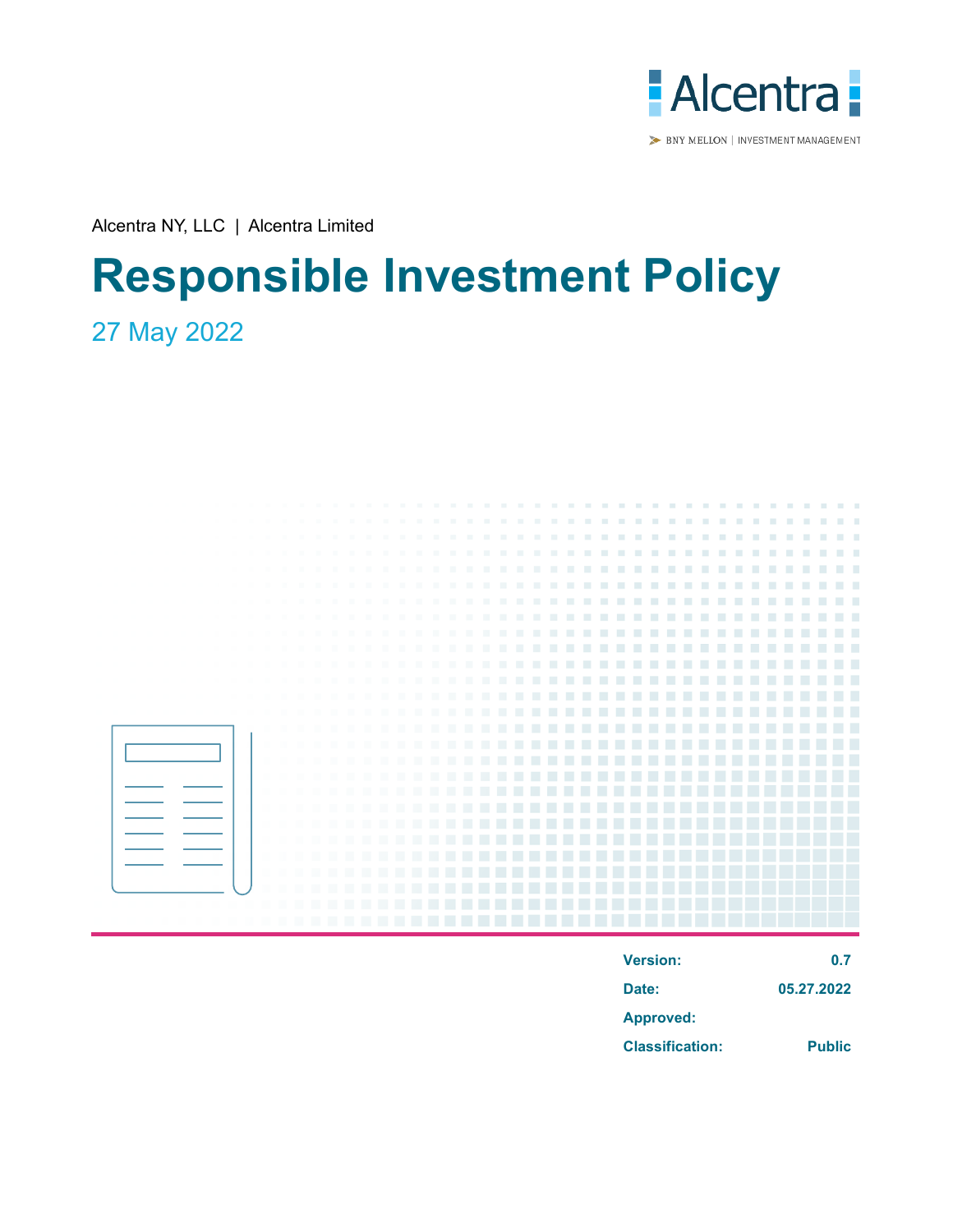## **Our Approach to Responsible Investment**

Founded in 2002, Alcentra's objective is to achieve attractive long-term investment returns for its clients. We seek to achieve this goal by investing in responsibly managed companies. We believe these companies are better placed to achieve sustainable competitive advantage and provide long-term growth. At Alcentra, our primary activity is lending to sub-investment grade companies. We have been a PRI signatory since 2018.

.................**...** 

The aim of this policy is to describe our principles and set out our approach to integrating and managing ESG risks in our investment process. Alcentra's ESG investment framework involves the following key activities:

- i) exclusion of companies based on defined product or conduct criteria ("Exclusions Policy");
- ii) in-depth analysis and ongoing monitoring of ESG risks;
- iii) active stewardship; and
- iv) collaboration with other investors and standard setters.

While this is a firm wide policy and we share a common responsible investment philosophy across investment strategies, there are certain nuances in how our Structured Credit business adopts this philosophy.

#### **Governance of ESG risks**

Alcentra's Board of Directors is ultimately responsible for ESG matters for the firm. Alcentra's Executive Committee, chaired by our Chief Executive Officer, reviews and monitors the implementation of the firm's responsible investment strategy.

Alcentra's ESG Committee is responsible for the approval and implementation of ESG-related policies and procedures. The ESG Committee monitors issuers with significant exposure to ESG risks and oversees our ethical exclusions. Additional responsibilities include the i) approval of Alcentra's responsible investment policies and procedures; ii) approval of financial products with ESG credentials; and iii) monitoring of relevant regulatory developments. The ESG Committee is comprised of senior members from the investment, business development, product management, responsible investment and risk and compliance departments. The ESG Committee meets at least on a quarterly basis and reports to Alcentra's Global Investment Group. The ESG Committee provides regular reporting to Alcentra's Board's Risk Committee and Executive Committee.

In 2021, Alcentra established a dedicated Responsible Investment team to further develop the firm's responsible investment strategy, its policies and procedures. The Head of Responsible Investing is also a member of Alcentra's Investment Committee and chairs the ESG Committee. The Responsible Investment team works across the firm to support the execution of the Alcentra's responsible investment strategy, including the integration of ESG factors in investment decisions.

Alcentra's ESG policy is approved by the ESG Committee and presented to the Board of Directors. The policy is reviewed on an annual basis.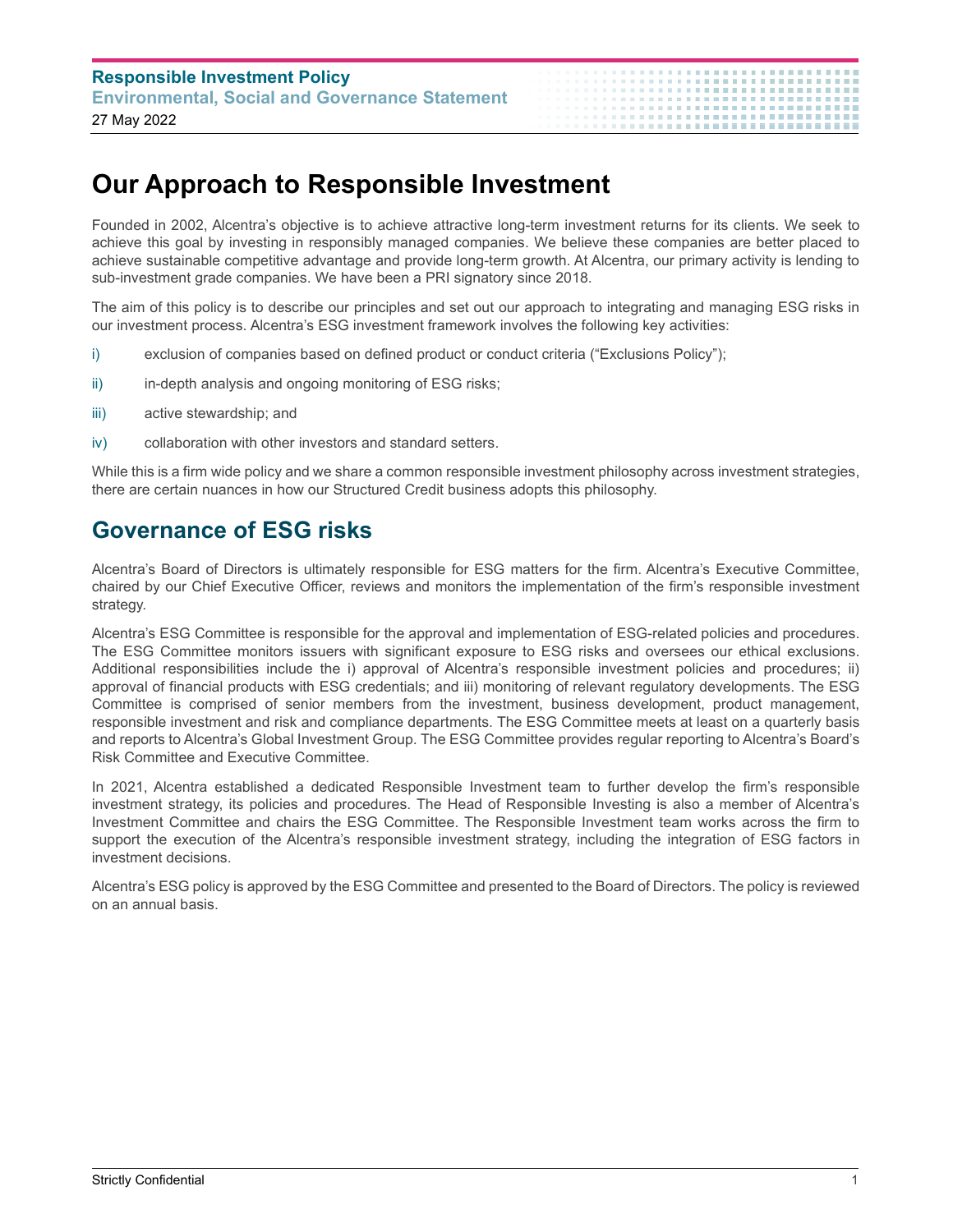| <b>Responsible Investment Policy</b>                  |  |  |
|-------------------------------------------------------|--|--|
| <b>Environmental, Social and Governance Statement</b> |  |  |
| 27 May 2022                                           |  |  |

## **Responsible Investment Pillars**

Alcentra has established a series of responsible investment principles to guide our investment decisions and stewardship activities. We broadly base our due diligence approach on internationally recognised standards such as the OECD Guidelines for Multinational Enterprises and the United Nations Global Compact. We have outlined our priorities across the key pillars: governance, climate change, environment and social.

.................**.** 

#### **Governance**

Alcentra is a provider of capital to companies. We have an interest in ensuring the issuers in our portfolio are able to repay their credit obligations in a timely manner and that they maintain a stable credit risk profile. Although we do not have the same ownership rights as a shareholder, we share common interests. We believe good corporate governance is fundamental to ensure our interests as creditors are protected. An effective board is essential to oversee the adequate management of environmental and social risks. As part of our due diligence, we take into consideration various governance factors, including but not limited to the: i) board structure and composition; ii) remuneration practices; iii) anti-corruption practices; and iv) transparency and ethical conduct.

### **Climate change**

Alcentra believes the economic impacts of climate change will be felt across industries and markets; however, we recognise the magnitude and timing of these impacts remain uncertain. Alcentra supports the goals of the Paris Agreement to limit global warming to 1.5 degrees Celsius. We became an official supporter of the Task Force on Climaterelated Financial Disclosures (TCFD) in 2020. We believe the TCFD recommendations provide a useful framework for companies to articulate how they identify, mitigate and manage transition and physical climate risks. Our principles for assessing and engaging with companies on climate change matters are broadly based on the TCFD recommendations.

### **Environment**

Environmental risks relate to the quality and functioning of the natural environment and natural systems and the impact of a company's operations on the environment. Companies could face increased compliance costs due to stricter regulatory requirements, fines, litigation risks, reputational risks and changes in consumer preferences. These risks could impact a company's ability to repay their debt. At Alcentra, we assess issuers' exposure to material environmental issues, which could include water management, waste management, land use change and biodiversity, as well as airborne pollution. Our starting point is to identify the most material environmental risks relevant to the issuer's sector and regions of operation. We seek to understand the company's internal policies towards addressing environmental issues and the impact their operations may have on the environment.

### **Social**

Companies may be exposed to social-related risks in their operations, supply chains and business relationships. As part of our due diligence, we may assess factors related to how companies manage human rights, human capital, the impact of companies' products and services on society, as well as how issuers manage relationships with stakeholders. These factors may pose reputational, regulatory and legal risks and costs to companies.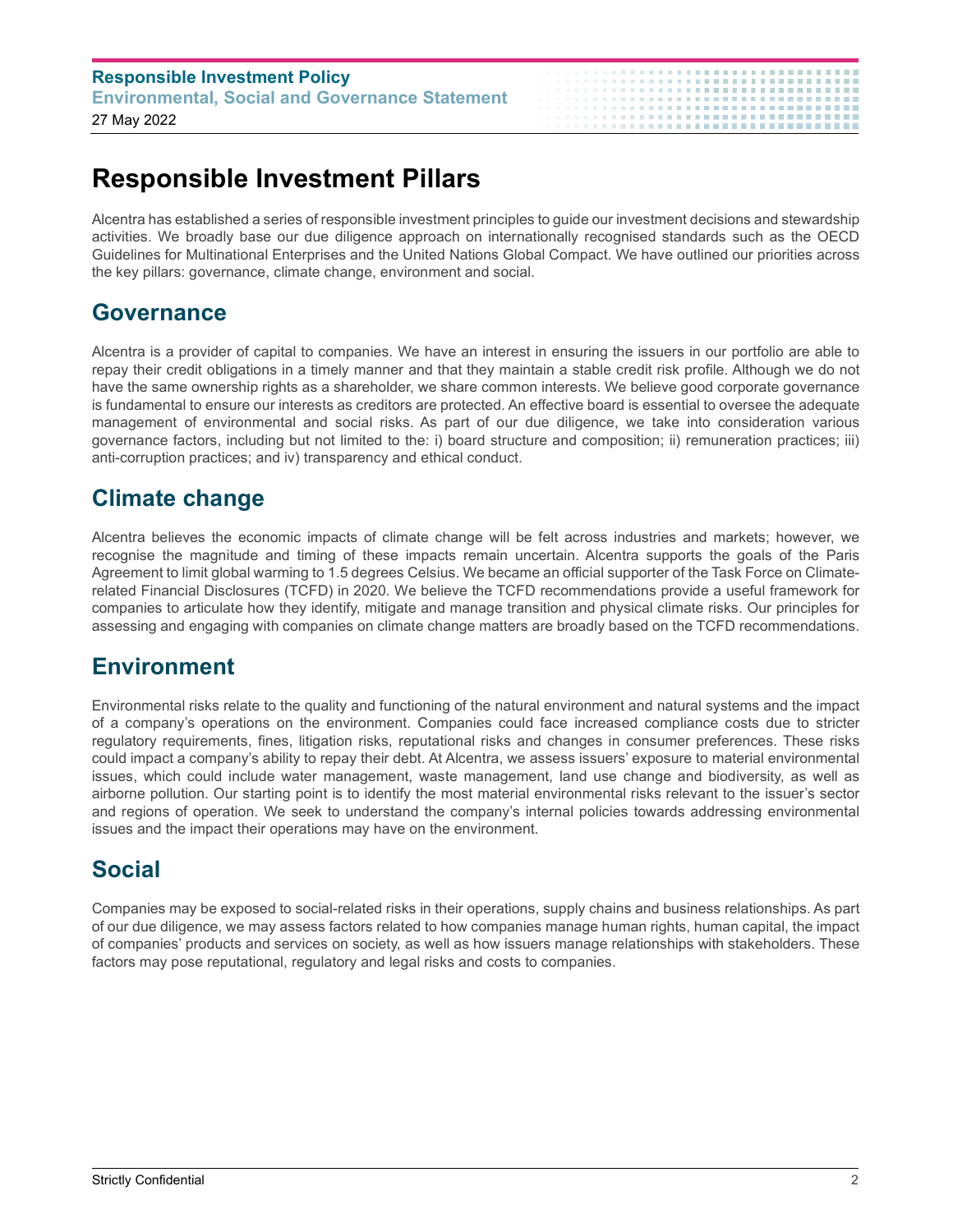# **Exclusions Policy**

Alcentra believes that some corporate activities and behaviours are not compatible with our business values and responsible investment philosophy. We have established an exclusion policy which applies to all our investments<sup>1</sup> , with the exception of our Structured Credit strategy.

.......**...............** 

We exclude issuers that derive any revenue from:

- development, production or sale of controversial weapons. Alcentra defines controversial weapons as biological weapons, chemical weapons, nuclear weapons, depleted uranium weapons, incendiary weapons, cluster munitions and antipersonnel mines.
- production or sale of cannabis for recreational use
- payday lending activities. Payday lending refers to small, high-cost short-term consumer loans as defined by the UK's Financial Conduct Authority<sup>2</sup>. Due to the high-cost nature of these loans, it often leads to a cycle of increasing indebtedness from lower-income members of society.

We also exclude issuers that derive more than 10% of revenues from:

- production or sale of tobacco or tobacco products
- production, operation and/or distribution of adult entertainment

Alcentra has also established exclusion criteria for certain fossil fuel activities. We exclude:

- issuers that derive 10 percent or more of revenue from thermal coal mining
- issuers that derive 10 percent or more of revenue from oil sands

2 https://www.handbook.fca.org.uk/handbook/glossary/G3328.html

<sup>&</sup>lt;sup>1</sup> No new investments have been made in companies that fall within the scope of the exclusion criteria. Through our screening process, we identified two legacy illiquid holdings that fall under the scope of the exclusion criteria. We have no intention of extending any further financing to these companies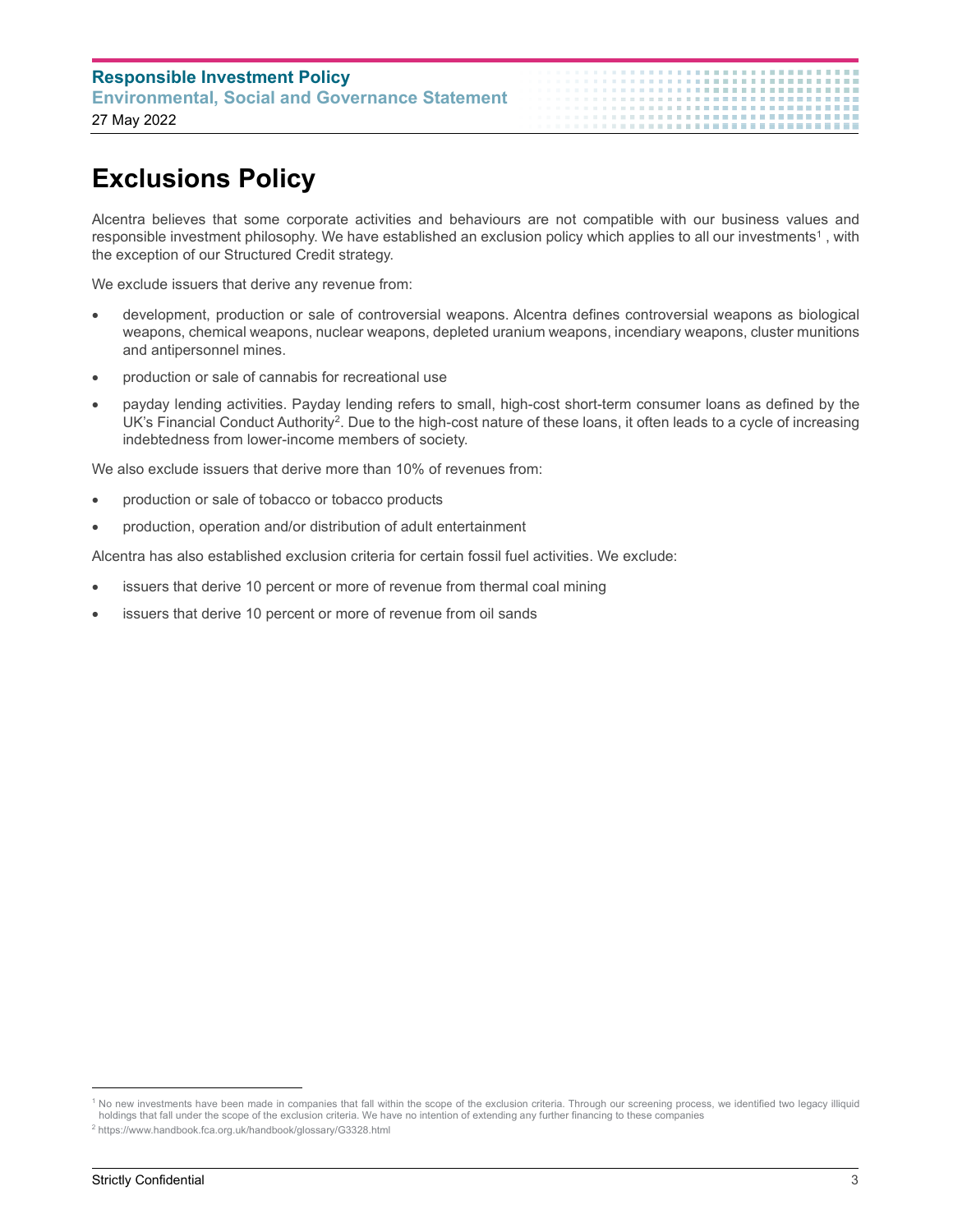| <b>Responsible Investment Policy</b>                  | . <b>.</b> |
|-------------------------------------------------------|------------|
| <b>Environmental, Social and Governance Statement</b> |            |
| 27 May 2022                                           |            |

## **ESG Risk Analysis and Monitoring Process**

Our ESG integration process emphasises the importance of assessing material risks at both sector and issuer level. To that end, we have developed a suite of proprietary tools to support the integration of ESG factors in the investment process, including: i) sector materiality guide; ii) ESG and climate checklist; and iii) climate risk tool. The aim of the tools is to provide our investment teams with a consistent framework to focus issuer engagement and in assessing material ESG risks of an issuer

#### **Table 1. Alcentra's key ESG tools**

|  | <b>Sector</b><br><b>Materiality</b><br><b>Guide</b> | As a starting point, credit analysts use a sector materiality guide to identify the ESG factors that<br>could have a significant impact on issuers according to Alcentra's industry classifications. The<br>guide helps inform issuers' ESG scores and provides direction for analysts on key factors to<br>focus on during stewardship efforts.                                                                                                                                                                                                                                                                                                                                                                                      |                               |                                                                                                                                                                                                                                                                                                                                                                                        |
|--|-----------------------------------------------------|---------------------------------------------------------------------------------------------------------------------------------------------------------------------------------------------------------------------------------------------------------------------------------------------------------------------------------------------------------------------------------------------------------------------------------------------------------------------------------------------------------------------------------------------------------------------------------------------------------------------------------------------------------------------------------------------------------------------------------------|-------------------------------|----------------------------------------------------------------------------------------------------------------------------------------------------------------------------------------------------------------------------------------------------------------------------------------------------------------------------------------------------------------------------------------|
|  |                                                     |                                                                                                                                                                                                                                                                                                                                                                                                                                                                                                                                                                                                                                                                                                                                       |                               | Alcentra's ESG & climate checklist was established in 2021 to provide investment teams with a<br>consistent approach to assessing issuers across sectors and markets. Analysts use the checklist<br>to capture relevant information on climate change, environmental, social and governance risks<br>for new issuers. Issuers' ESG scores are used to construct and manage portfolios. |
|  | <b>ESG &amp; Climate</b>                            | Our ESG scoring system relies on the assessment of more than 20 qualitative and quantitative<br>indicators across each of the pillars. To inform issuers' scores, we rely on corporate disclosures<br>and leverage our credit analysts' in-depth knowledge of their companies, sectors and markets,<br>as well as third-party data. In addition to having individual pillar scores, analysts rate the overall<br>ESG risk profile of the issuer. We use a 1-5 risk scale as defined in the table below. If an issuer<br>scores 4 or 5 at a pillar or aggregate level, it will be referred to the ESG Committee. If an issuer<br>is deemed to pose a very high risk (5) at an aggregate level, it will be excluded from the portfolio. |                               |                                                                                                                                                                                                                                                                                                                                                                                        |
|  | <b>Checklist</b>                                    |                                                                                                                                                                                                                                                                                                                                                                                                                                                                                                                                                                                                                                                                                                                                       | <b>Scores at pillar level</b> |                                                                                                                                                                                                                                                                                                                                                                                        |
|  |                                                     | <b>Score</b>                                                                                                                                                                                                                                                                                                                                                                                                                                                                                                                                                                                                                                                                                                                          | <b>Risk Scale</b>             | <b>Action</b>                                                                                                                                                                                                                                                                                                                                                                          |
|  |                                                     |                                                                                                                                                                                                                                                                                                                                                                                                                                                                                                                                                                                                                                                                                                                                       |                               |                                                                                                                                                                                                                                                                                                                                                                                        |
|  |                                                     | 1                                                                                                                                                                                                                                                                                                                                                                                                                                                                                                                                                                                                                                                                                                                                     | No risk                       | No Action                                                                                                                                                                                                                                                                                                                                                                              |
|  |                                                     | $\overline{\mathbf{2}}$                                                                                                                                                                                                                                                                                                                                                                                                                                                                                                                                                                                                                                                                                                               | Low risk                      | Monitor                                                                                                                                                                                                                                                                                                                                                                                |
|  |                                                     | 3                                                                                                                                                                                                                                                                                                                                                                                                                                                                                                                                                                                                                                                                                                                                     | Moderate risk                 | Inform Investment Committee during credit approval process                                                                                                                                                                                                                                                                                                                             |
|  |                                                     | 4                                                                                                                                                                                                                                                                                                                                                                                                                                                                                                                                                                                                                                                                                                                                     | High risk                     | Refer to ESG Committee / Focus issue at Investment Committee                                                                                                                                                                                                                                                                                                                           |
|  |                                                     | 5                                                                                                                                                                                                                                                                                                                                                                                                                                                                                                                                                                                                                                                                                                                                     | Very high risk                | Exclude form portfolio                                                                                                                                                                                                                                                                                                                                                                 |
|  |                                                     |                                                                                                                                                                                                                                                                                                                                                                                                                                                                                                                                                                                                                                                                                                                                       | to the Investment Committee.  | Analysts are required to complete the checklist and include it in the investment paper presented                                                                                                                                                                                                                                                                                       |

#### **Monitoring**

ESG risks and scores are dynamic. The assessment of ESG factors is an important part of the daily credit monitoring process, where analysts assess all risks and opportunities related to the issuer. We regularly monitor companies on these risk factors and update risk ratings when there are any material changes.

a climate risk score, which feeds into the ESG and Climate Checklist.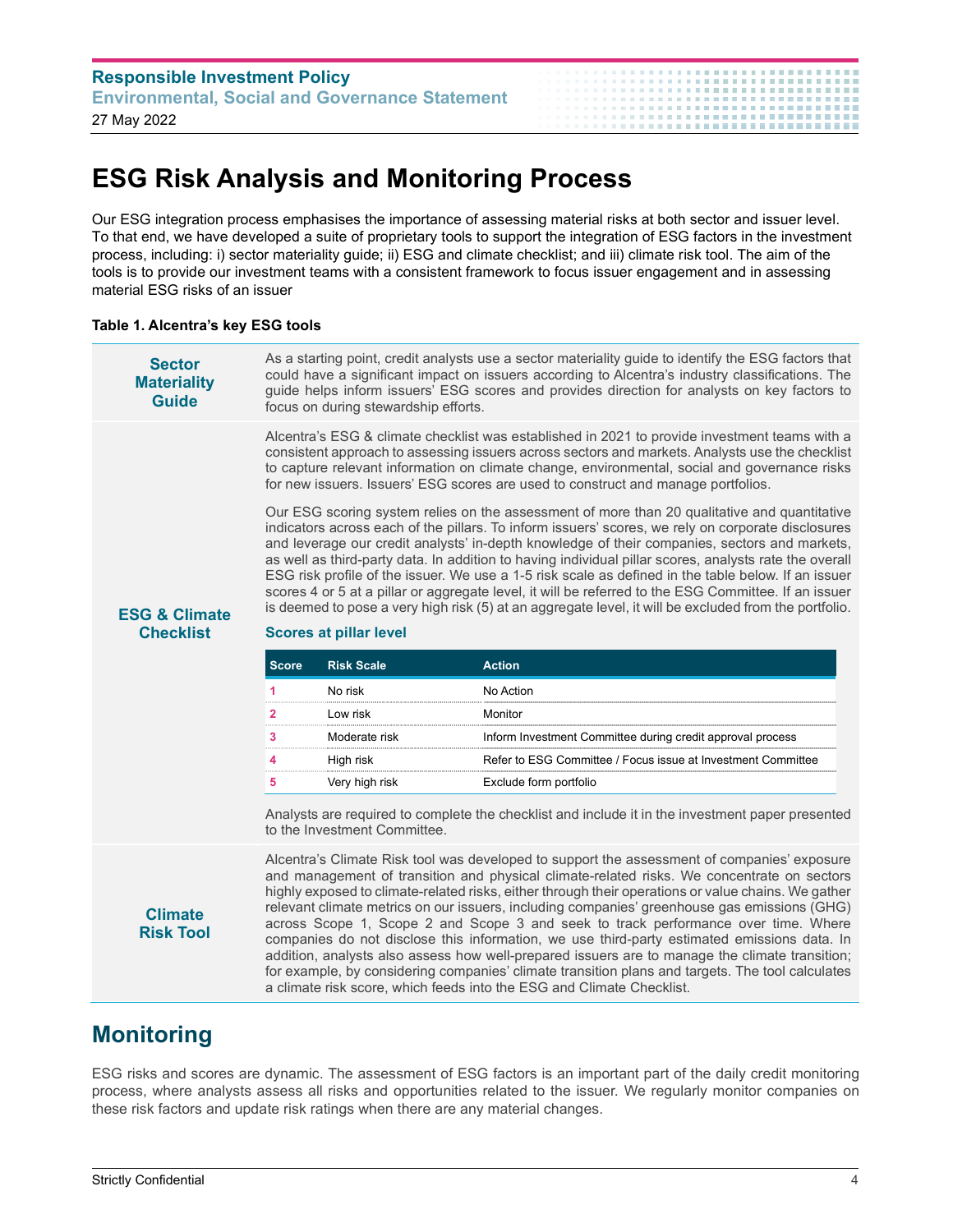| <b>Responsible Investment Policy</b>                  |  |
|-------------------------------------------------------|--|
| <b>Environmental, Social and Governance Statement</b> |  |
| 27 May 2022                                           |  |

As part of our regular company dialogue, analysts engage with issuers on ESG matters on a regular basis. Engagement may be more frequent with issuers exposed to higher ESG risks or where company-specific or macro risks are developing. Our approach to engagement is explained in more detail further below.

## **Structured Credit**

In our Structured Credit investments, we aim to understand how the Collateralized Loan Obligations (CLO) managers we invest in consider and monitor ESG risks, including but not limited to, their governance structure, responsible investment policy, ESG assessment framework, risk tolerances and exclusions criteria. The vast majority of CLO managers have developed their own ESG investing and monitoring framework. We believe this development is positive for the market, and combined with our continued engagement with CLO managers, will help us and the wider industry drive further ESG integration across investment processes.

In addition, when purchasing CLO tranches in the primary market, where Alcentra has more influence over the loan eligibility criteria for the CLO, we ask for exclusions of companies involved in certain activities. The exclusions include companies involved in the development, production, maintenance, trade or stockpiling of weapons of mass destruction (in line with Alcentra's ESG policy on excluding controversial weapons) and the production or trade of illegal drugs or narcotics, including recreational marijuana. In addition, we ask for the exclusion of loans to companies whose primary revenues are derived from prostitution-related activities, the manufacture, sale or distribution of pornographic materials or content and the production or sale of tobacco and tobacco products, including e-cigarettes. Businesses that solely derive their revenues by doing business with excluded companies would also constitute an excluded company.

## **Active Stewardship**

As investors in the sub-investment grade credit market, Alcentra faces challenges related to availability and transparency of ESG data from issuers. As stewards of our investors' capital, we find that engagement is the most adequate approach to understand the ESG risks associated with our investments. We take an active role in engagement with portfolio companies to better understand risks, improve disclosures and encourage issuers to act in a sustainable manner. We benefit from our scale and tenure in our markets, which provides access to company management teams, sponsors and other key stakeholders. Our responsible investment principles guide our stewardship efforts.

Alcentra maintains an ESG engagement log to capture and measure the effectiveness of engagement activities. ESGrelated activities, including company engagements, are a component of analysts' variable remuneration. When the risk associated with an investment increases beyond the ESG risk appetite of the fund, the portfolio manager will consider selling or reducing its exposure to the issuer.

Typically, investments in instruments that have voting rights is ancillary to the firm's investment strategy, which focuses on investments in private and public sub-investment grade debt. Where applicable to vote on such instruments and in subsequent decisions (dependent on the vote in question), we will follow Alcentra's ESG principles outlined above.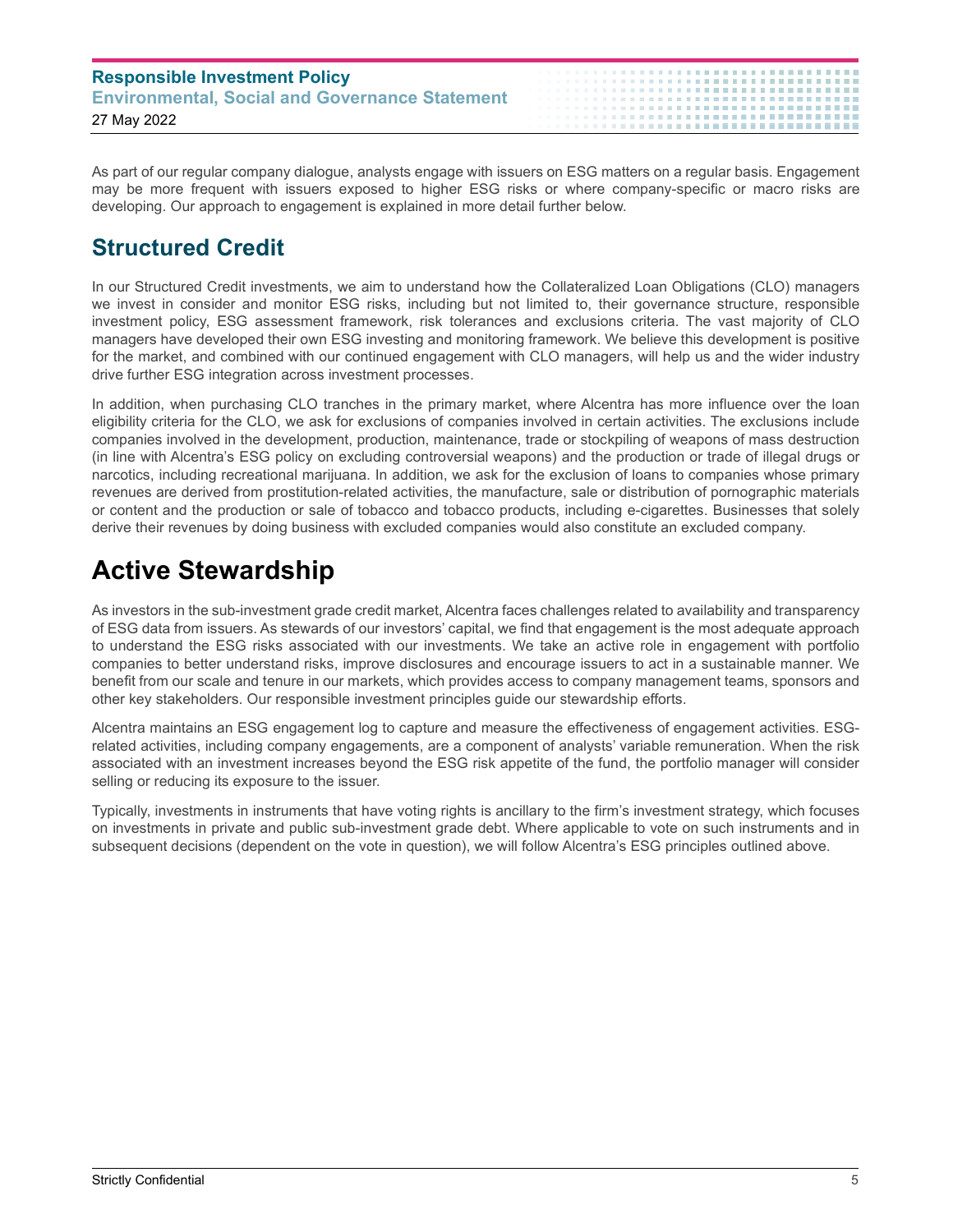| <b>Responsible Investment Policy</b>                  | . <b>.</b>                 |
|-------------------------------------------------------|----------------------------|
| <b>Environmental, Social and Governance Statement</b> | . <b>.</b><br>. <b>.</b> . |
| 27 May 2022                                           |                            |

# **EXTERNAL COLLABORATION**

Alcentra collaborates with other investors and key stakeholders to improve market standards and exchange best practices as we work towards common goals. Better corporate disclosures on ESG issues remains a priority for Alcentra. In Table 2 we present the main organisation and industry initiatives we take part in.

 $\mathbf{m}$  $\blacksquare$   $\bar{\bar{a}}$  $\mathbf{H}^{\prime}$  .

. . . . . . . . . . . . . . . . .................

#### **Table 2. Alcentra's membership of organisations and industry initiatives**

| <b>Organisation</b>                                         | Year |
|-------------------------------------------------------------|------|
| Principles for Responsible Investment (PRI)                 | 2018 |
| European Leveraged Finance Association (ELFA)               | 2019 |
| Task Force on Climate- Related Financial Disclosures (TCFD) | 2020 |
| Institutional Investors Group on Climate Change (IIGCC)     |      |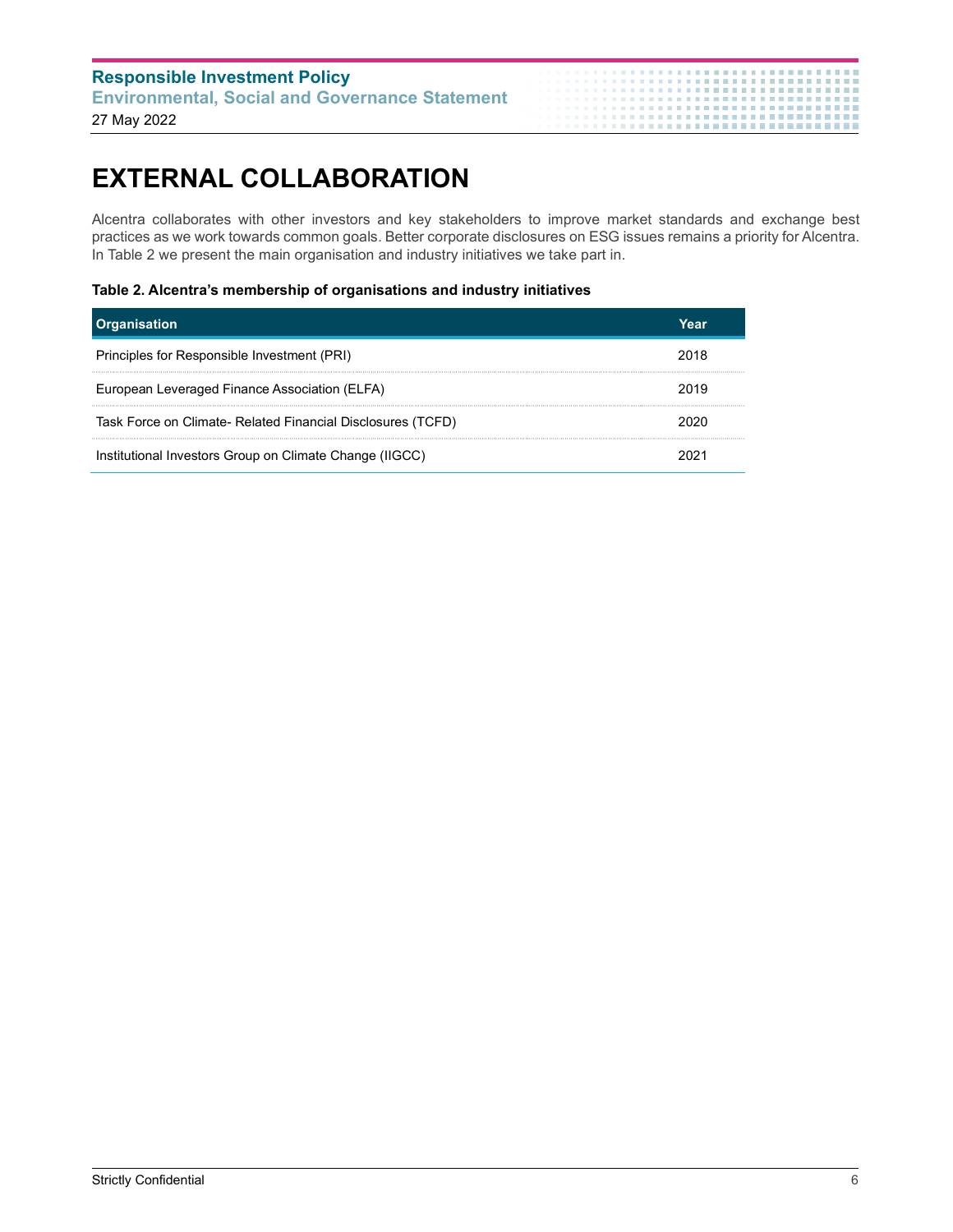## **Responsible Investment Policy Environmental, Social and Governance Statement**

27 May 2022

## **DISCLAIMER**

This Policy is provided for use by professional investors and/or distributors and should not be relied upon by retail investors.

The views and opinions contained herein are those of Alcentra. This Policy is provided for information purposes only and is not intended to constitute a promotional material in any respect. This Policy is not intended as an offer or solicitation for the purchase or sale of any financial instrument. This Policy is not intended to provide, and should not be relied upon for, accounting, legal or tax advice, or investment recommendations. Reliance should not be placed on the views expressed and the information contained in this Policy when taking individual investment and/or strategic decisions.

Alcentra Limited is authorized and regulated by the Financial Conduct Authority – Registration number 196845 - and regulated by the Securities Exchange Commission with respect to its US clients – Registration number 801-74223. Registered office for Alcentra Ltd is 160 Queen Victoria Street, London, EC4V 4LA, UK. Alcentra NY, LLC is regulated by the Securities Exchange Commission – Registration number 801-62417. Registered office for Alcentra NY, LLC is 200 Park Avenue, New York, NY 10166, USA.

The Bank of New York Mellon Corporation ("BNY Mellon") holds the majority of The Alcentra Group (or "Alcentra"), which is comprised of the following affiliated companies: Alcentra Limited and Alcentra NY, LLC. Assets under management include assets managed by both companies.

BNY Mellon NA assumes no responsibility for the accuracy or completeness of the above data and disclaims all expressed or implied warranties in connection therewith.

A prospective investor should consider the relevant strategy's investment objectives, risks, charges and expenses carefully before investing. Portfolios are subject to investment risks, including possible loss of the principal amount invested. Material in this Policy is for general information only and is not intended to provide specific investment advice or recommendations for any purchase or sale of any specific security or commodity.

Investments in sub-investment grade debt are speculative and involve special risks, and there can be no assurance that an account's investment objectives will be realized or that suitable investments may be identified. Many factors affect performance including changes in market conditions and interest rates and in response to other economic, political, or financial developments. An investor could lose all or a substantial portion of his or her investment. No investment process is free of risk and there is no guarantee that the investment process described herein will be profitable. No investment strategy or risk management technique can guarantee returns or eliminate risk in any market environment.

#### **Conditions of disclosure of this Policy to you**

This Policy is proprietary to Alcentra. You may not copy, modify, publish, transmit, transfer or sell, reproduce, or create derivative work from, in whole or in part, this Policy without the prior written consent of Alcentra, unless any of the foregoing is required by applicable law, and in such cases only to the extent required by applicable law.

..................**..**.